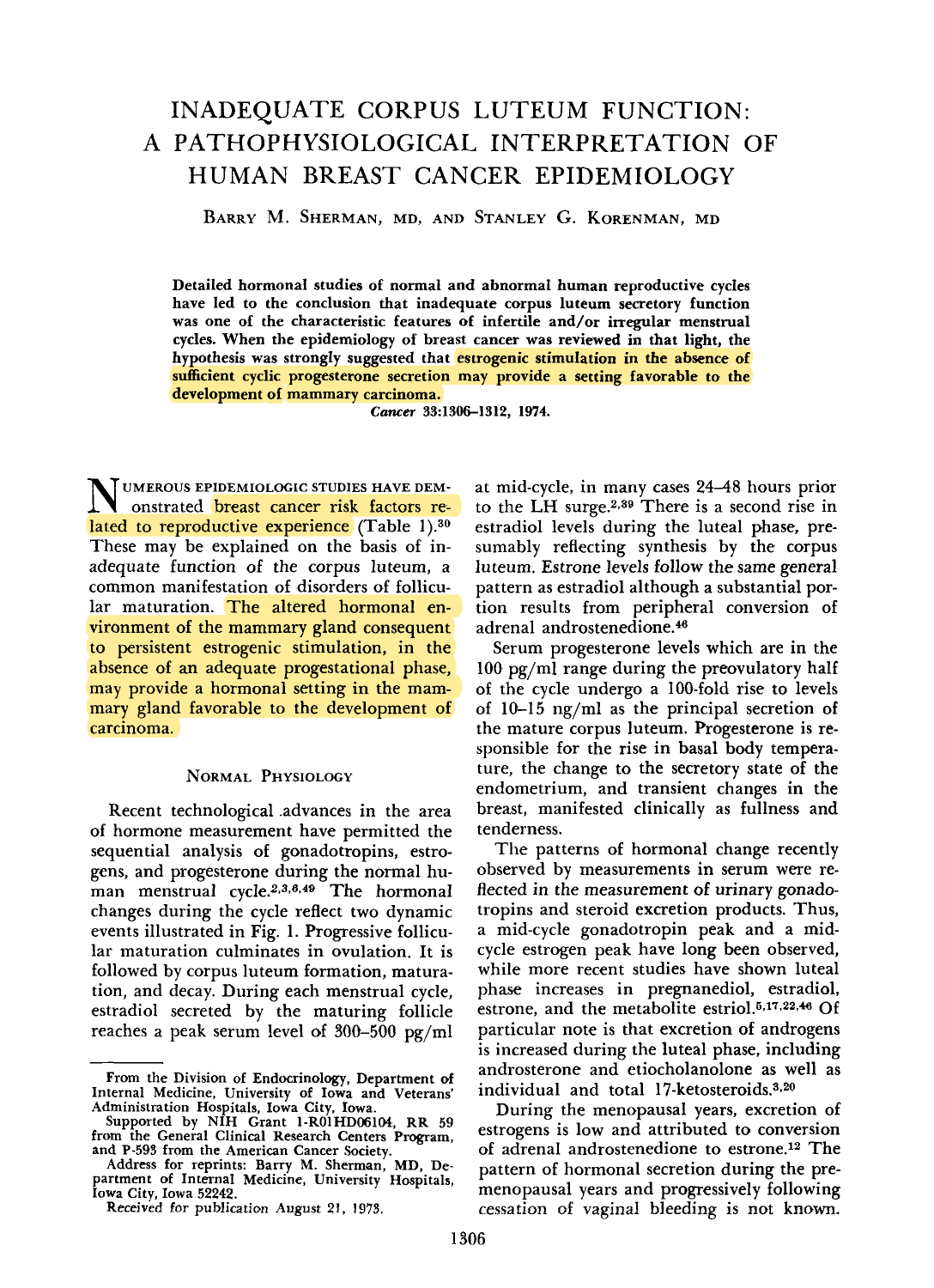#### HORMONAL INFLUENCES ON THE BREAST

In man, as well as other animals, estrogens and progesterone each have a distinct role in glandular development, estrogens acting to cause duct elongation, and progesterone to bring about alveolar proliferation. Progesterone has its most profound effect during pregnancy, but may exert similar influences albeit to a lesser extent during each luteal phase. $28$ The presence of receptors indicates that the organ is a target of the hormone involved. Estrogen receptors have been found in nee plastic human breast and are presumed to be present in the normal epithelium as well, though not readily demonstrable.<sup>21,24</sup> Receptors for other hormones, particularly progesterone, have not been demonstrated in human breast tissue.

In vitro studies on mouse mammary explants demonstrated that the hormonal requirements of the breast go far beyond estrogen and progesterone. Insulin, hydrocortisone, and prolactin were required for growth of mammary tissue in vitro and for synthesis of the milk protein casein, **and** the components of lactose synthetase.47~48 Human chorionic somatomammotropin (HCS) has been found to satisfactorially substitute for prolactin in the stimulation of casein synthesis, indicating that the high levels of both hormones during pregnancy regulate the preparation of the breast for lactation. Mammary gland prolactin and HCS receptors have been demonstrated in experimentally induced mammary tumors.@

At yet a higher level of integration, steroid hormones, particularly estrogens, modify the secretion of pituitary hormones. Estradiol appears to trigger the mid-cycle LH/FSH surge and enhances the secretion of both growth hormone and prolactin.<sup>16,39</sup> It is therefore reasonable to assume that in states of altered ovarian function the breast is subject to the consequenes of disordered secretion of both ovarian and pituitary hormones.

# PATHOPHYSIOLOGY OF THE ABNORMAL MENSTRUAL CYCLE

Abnormalities of the menstrual cycle have defied rigorous classification in spite of their frequency and clinical concern. Broadly considered, such disorders can be divided into three categories: 1) primary amenorrhea, and secondary amenorrhea or oligomenorrhea; **2)**  with; and 3) without evidence of androgen excess.

Primary amenorrhea is often the result of a chromosomal defect. Circulating estrogen levels are low, while gonadotropins are increased.

Secondary amenorrhea may result from premature ovarian failure, a rare occurrence, or a disturbance of the pituitary gland or hypothalamus. Recent studies employing the hypothalamic gonadotropin-releasing hormone indicate that in patients with otherwise normal pituitary function, secondary amenorrhea may result from a defect at or above the level of the hypothalamus.<sup>51</sup> In our laboratory, daily measurement of serum estradiol and progesterone in six subjects with secondary amenorrhea showed concentrations equal to those found during the normal follicular phase.<sup>40</sup>

Menstrual cycles which occur at irregular intervals are common during the years directly following menarche and directly preceding menopause.44 Irregular cycles persist throughout reproductive life in some individuals, while in others, cycles become progressively rarer, frequently associated with weight gain and the development of hirsutism.

Investigation of the hormonal changes which occur during irregular menstrual cycles and in infertile women is very limited. We have recently assessed daily serum concentrations of LH, FSH, estradiol, and progesterone during six cycles in four obese women, two of whom were hirsute. All had unpredictable menses. In each case, vaginal bleeding was preceded by hormone changes which reflected follicular maturation and luteinization. However, luteal phase progesterone levels were far below those observed in a group of 10 women with normal cycles (Fig. 2).

Subnormal progesterone secretion during a luteal phase of less than 10 days was observed in 10 cycles in four women, three of whom were unaware of any menstrual or

**TABLE 1. Breast Cancer Risk Factors** 

| <b>Increased</b>                 | Decreased                                 | No effect              |
|----------------------------------|-------------------------------------------|------------------------|
| Late first<br>pregnancy          | Early first pregnancy<br>(early marriage) | Oral<br>contraceptives |
| Nulliparity<br>(non-married)     | Castration                                | Lactation              |
| Early menarche Oriental          |                                           |                        |
| Late menopause                   |                                           |                        |
| Obesity                          |                                           |                        |
| Low androgen<br>excretion        |                                           |                        |
| Low $E_3/E_1 + E_2$<br>excretion |                                           |                        |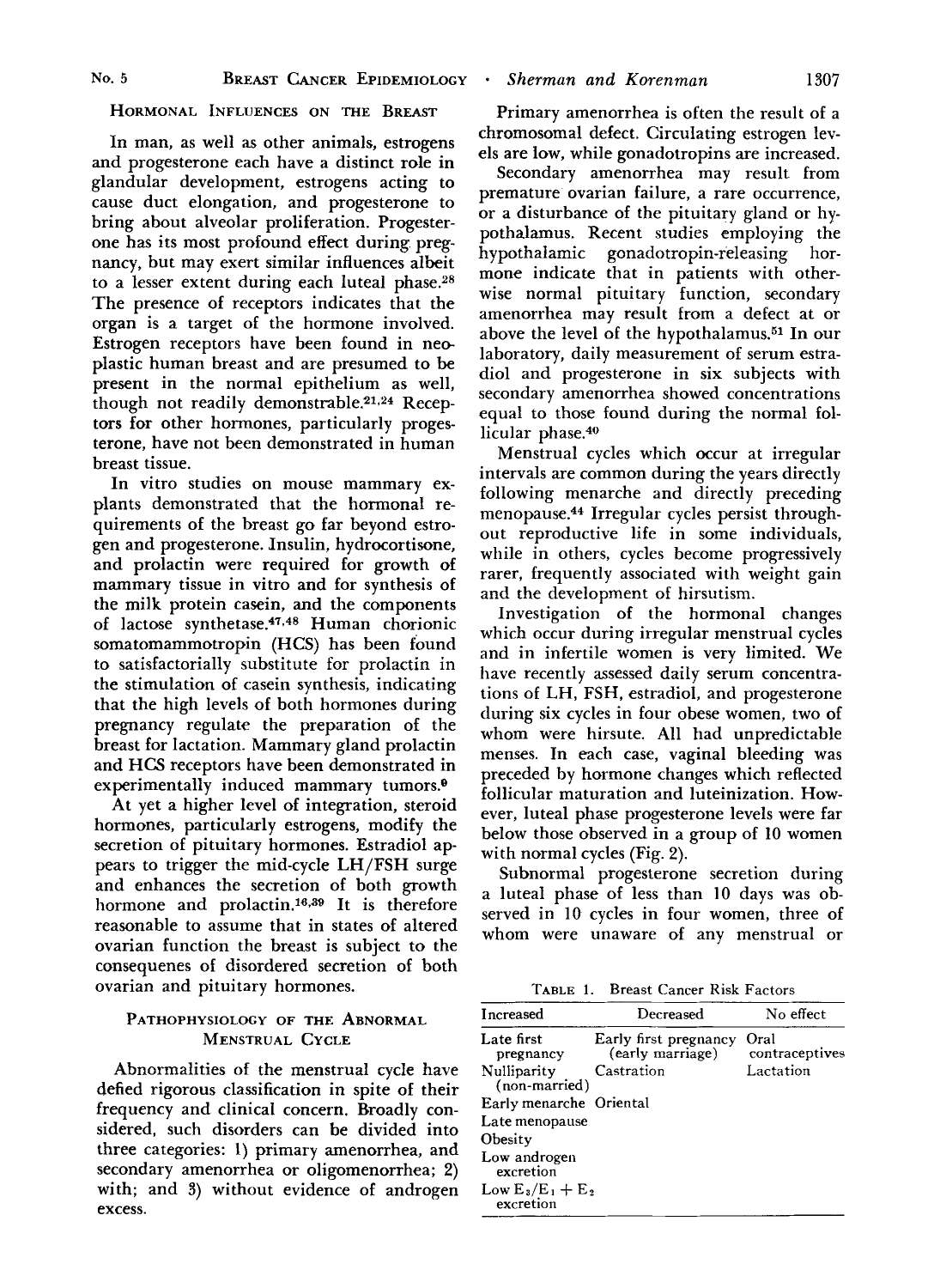

**FIG. 1. The changes in concentration of relevant hormones throughout the menstrual cycle are illustrated and correlated with the sequential anatomical changes in the ovary and endometrium.** 

reproductive abnormality (Fig. 3). This entity has been termed the short luteal phase and is also associated with subnormal preovulatory estradiol levels and the absence of a rise in estradiol during the luteal phase.<sup>41,43</sup>

Low serum progesterone levels are reflected in low urinary pregnanediol excretion. Inadequate progesterone secretion results in a failure to develop a secretory endometrium. Biopsy of the endometrium has been used clinically to assess corpus luteum function.15 Using this technique to obtain samples of endometrium 2 days prior to anticipated vaginal bleeding, limited endometrial development has been found to be associated with infertility in from  $6-20\%$  of infertile women with regularly occurring menstrual cycles.<sup>11,</sup> **23.32** The irregular cycles which occur following menarche and prior to menopause may also have inadequate corpus liteum function. In a group of over 2000 infertile women, ages 15-50, Malkani found pre-menstrual endometrial biopsies which reflected progesterone insufficiency to be most common at the extremes of the reproductive age range and in patients with cycles of **42-60** days in length.31

It is therefore apparent that limited luteal phase progesterone secretion occurs in the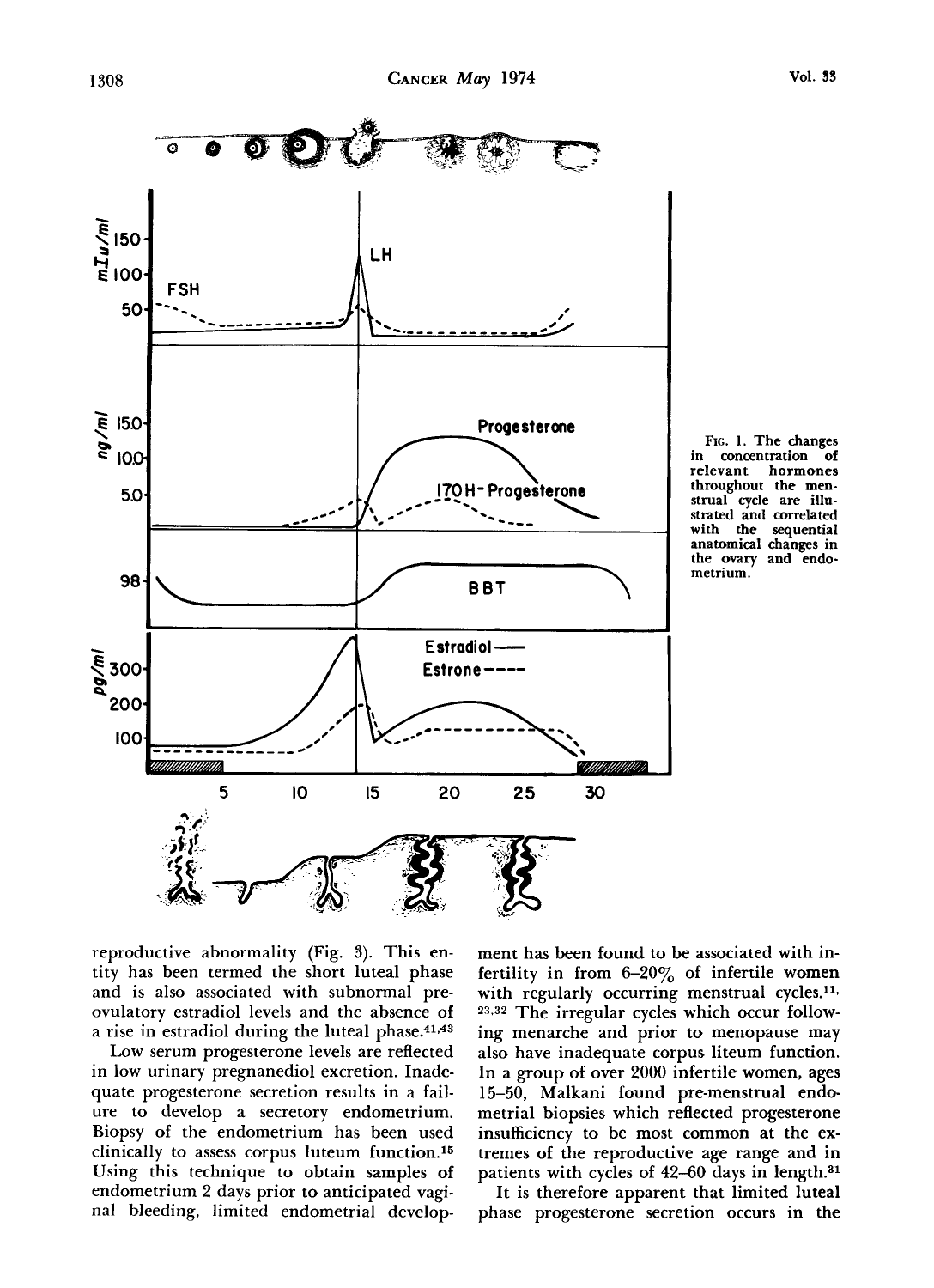presence or absence of gross irregularity of the menstrual cycle.

The epidemiologic importance of these findings was strengthened by a study of premenstrual endometrial biopsies from **87** women with breast cancer and 50 normals. **A** normal secretory endometrium was found in  $68\%$  of controls and only  $17\%$  of breast cancer cases.18

## **BREAST CANCER EPIDEMIOLOGY**

The frequent occurrence of menstrual cycles deficient in progesterone secretion may be the physiological basis for the risk factors for breast cancer indicated in Table 2.

# Menarche and Menopause

Several studies have shown that women who had menarche at 16 years of age **or** under had almost twice the risk of developing breast cancer as those with later onset of menses.42 It should be noted that these studies were **per**formed in populations with a higher mean age at menarche and that the ensuing fall of the average age of menarche consequent to improved nutrition and other factors has been accompanied by increasing rates of breast cancer. Women with natural menopause at age 55 or greater have twice the risk of breast cancer as those with menopause prior to the age of  $45.^{45}$ 

**If** a prolonged period of irregular and presumably progesterone-deficient cycles occurs following menarche and prior to menopause, estrogenic activity in the absence of normal cyclic rises in progesterone secretion may result. Prolonged menstrual irregularity and inadequate corpus luteum function would also directly affect potential fertility and the age at first pregnancy, another strong factor in breast cancer risk.

### Parity

Early parity exerts a strong protective effect against breast cancer. Women who have their first child at age **35** or greater have over twice the breast cancer **risk** as those who have their first child under the age of **20.29** The finding of increased breast cancer risk in nulliparious women has been repeatedly confirmed since first reported by Rigoni-Stern in 1842.35 It **is**  unknown whether early pregnancy reflects the protective effect of establishment of hormonally normal cycles, whether the hormonal consequences of pregnancy itself exerts a protec-



**FIG. 2. The mean and range of serum progesterone**  during 6 cycles in four obese women with irregular menses are compared to the mean  $\pm 2$  SEM in 10 nor- mal cycles (shaded area). Progesterone levels are syn**chronized around the day of LH peak.** 

tive effect, or whether the initial pregnancy exerts an effect to normalize subsequent reproductive cycles.

#### **Obesity**

Obesity has been correlated with increased estrogen excretion in the urine of post-menopausal women and is related to the occurrence of endometrial carcinoma. It is known that carcinoma of the breast and endometrium frequently occur in the same individual. $37$ Obesity in post-menopausal women has been



**FIG. 3. The mean and range of serum progesterone during 7 cycles in four women with a short luteal phase is compared to the mean** \* **2 SEM in 10 normal cycles (shaded area). Progesterone levels are synchronized around the day of LH peak.**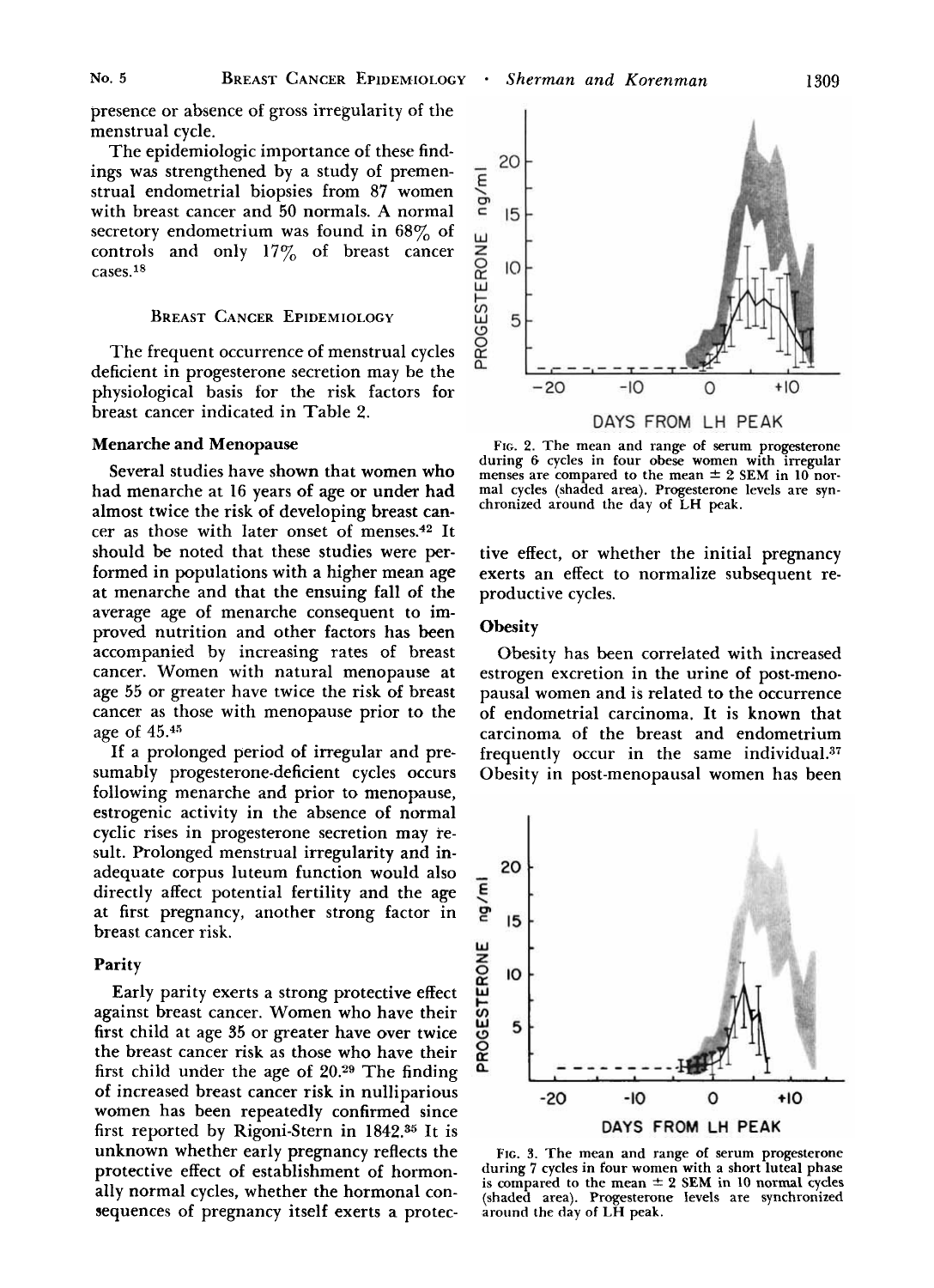positively correlated with breast cancer incidence.10 In young women of childbearing age, obesity is often related to the occurrence of oligomenorrhea and infertility. The relationship of obesity during reproductive years to the eventual development of breast cancer is unclear.

# Urinary Androgen Excretion

Some of the strongest data supporting a hormonal defect in women with breast cancer come from studies of urinary androgen excretion.<sup>6,7,25</sup> In 1960 Bulbrook observed that women with breast cancer excreted less androsterone and etiocholanolone than normal women. Those with the lowest androgen excretion had a rapidly progressive course and responded poorly to oophorectomy or adrenalectomy. Results of a recent controlled prospective study demonstrated that the decrease in urinary androgen excretion is detectable up to 9 years prior to the recognition of breast cancer.8

In women, androstenedione produced both by the adrenal glands and ovaries is a principal precursor of urinary androsterone and etiocholanolone. The plasma levels, metabolic clearance, and production rates of androstenedione are substantially higher during the luteal phase than during the follicular phase of the normal menstrual cycle.<sup>1</sup> Inadequate corpus luteum formation would therefore result in diminished urinary androgen excretion.

# Urinary Estrogen Ratio

Several groups have investigated estrogen excretion products in the urine of patients with breast cancer. One group has reported a

**TABLE 2.** Possible Physiological Basis of Breast Cancer Risk Factors

| Risk factor                                                         | Possible Physiological basis                                                                       |
|---------------------------------------------------------------------|----------------------------------------------------------------------------------------------------|
| Early pregnancy                                                     | Early establishment of normal<br>menstrual cycles                                                  |
| Late pregnancy and<br>nulliparity                                   | Relative infertility due to<br>inadequate corpus luteum<br>function                                |
| Early menarche and<br>late menopause                                | Increased life time incidence<br>of cycles with inadequate<br>corpus luteum function               |
| Westernization                                                      | Environmental "stress" pro-<br>ducing "psychogenic" ame-<br>norrhea or oligomenorrhea              |
| Low androgen excretion.<br>low $E_3/\tilde{E}_1 + E_2$<br>excretion | Decreased luteal phase andro-<br>gens and estrogens due to<br>inadequate corpus luteum<br>function |

decreased excretion **of** estriol relative to the excretion of estrone and estradio1,26,33334 and suggests that estriol normally exerts a protective effect against the possible carcinogenic properties of estradiol. Others have reported that patients with breast cancer have normal or even elevated levels of estriol in the urine rather than low levels as noted above.19

During the menstrual cycle, the urinary estriol quotient (estriol/estrone + estradiol) is greater than 1.0 during the luteal phase and less than 1.0 during the follicular phase. $5.17$ Corpus luteum inadequacy and/or widely spaced cycles would therefore result in a low estriol excretion ratio.

# Nationality

One of the most striking epidemiologic correlations of breast cancer is the low incidence of breast cancer in women in Japan and China as compared to Western women.14,27 To our knowledge the incidence of irregular cycles and infertility in women of Western cultures has not been compared to that of Oriental societies. Neither is it known whether the change to a more industrialized culture has been accompanied by a higher incidence of menstrual irregularity or infertility, or a great incidence of breast cancer.

# Contraceptive Agents

Initial studies examining the incidence of breast tumors in women who have taken oral contraceptive agents have failed to demonstrate an increased incidence of breast cancer.4,13-38 Very incomplete information suggests that oral contraceptive agents may exert a protective effect on the potential development of benign breast neoplasms.50 It is of interest that all oral contraceptive agents contain a high concentration of a progestational agent, and it is possible that a protective effect for breast tumors in the general population may be exerted through progesterone-containing oral contraceptive agents.

# **CONCLUSION**

Age at menarche and menopause, parity, and androgen and estrogen excretion have all been strongly related to breast cancer development. Treated independently, these risk factors have been of little assistance in identification of individuals with a predisposition to breast cancer development or to our understanding of basic mechanisms involved in the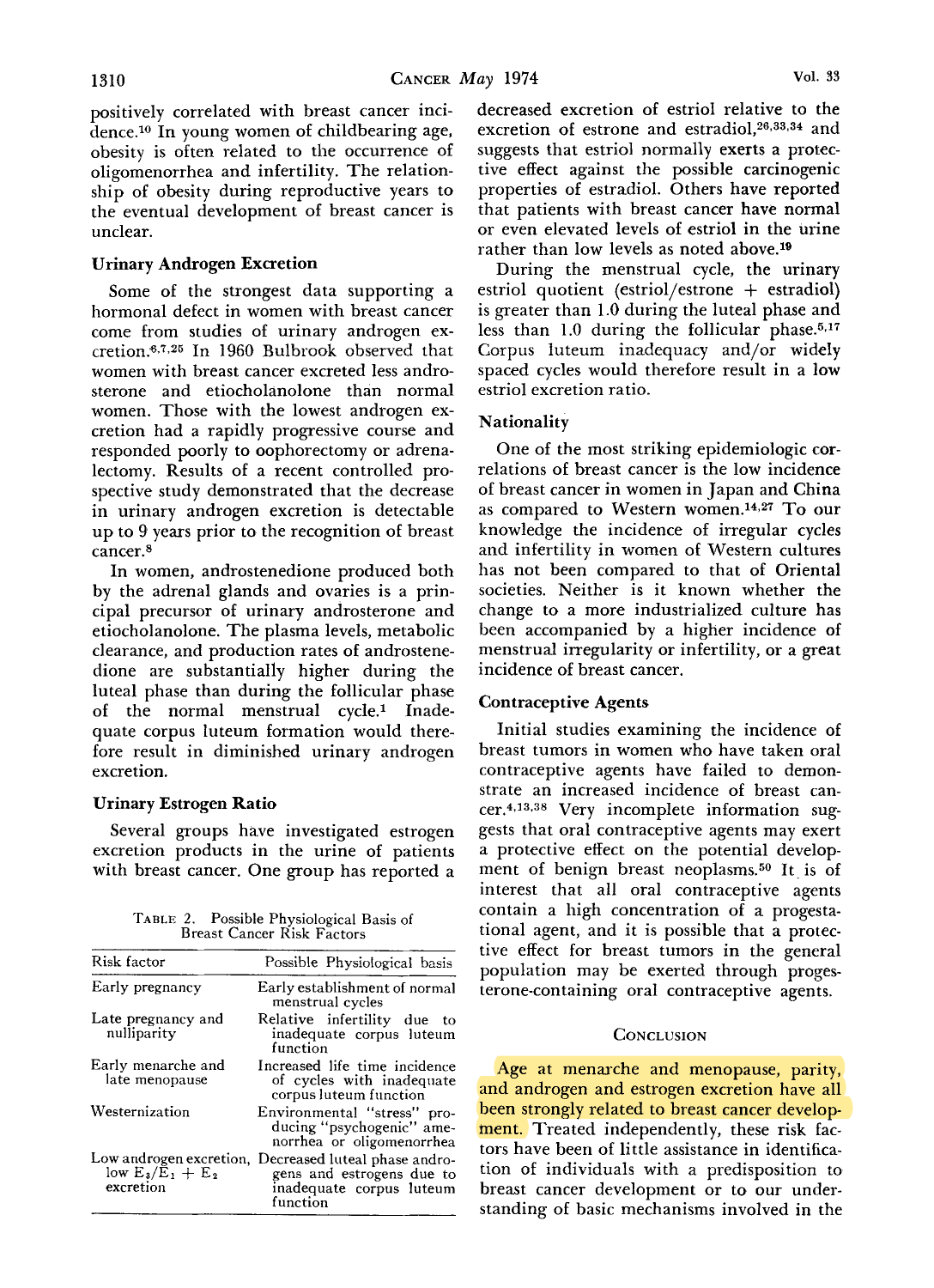genesis of breast cancer. In very practical terms, the hypothesis that breast cancer risk factors are the manifestation of inadequate corpus luteum function can be tested epidemiologically. If correct, a vigorous attempt can be made, early in reproductive life, to identify and treat those who manifest luteal phase inadequacy.

The hypothesis that breast cancer risk factors reflect abnormal regulation of the female reproductive cycle directs attention to the interaction of estrogen, progesterone, prolactin, and the gonadotropins at the cellular level. The carcinogenicity of estrogen in women has been inferred from extensive animal experimentation. It has been appreciated for some time that castration of pre-menopausal women harboring metastatic breast cancer results in remission in a significant number of cases, and within the past few years receptor proteins which specifically bind estradiol have been identified in some breast tumors. Surprisingly, there is little information regarding the cellular mechanisms of action **of** progesterone on the normal breast or its role in breast cancer. **Basic** investigation is therefore necessary to move us beyond the simplistic postulate that unopposed estrogen effect is carcinogenic or that adequate progesterone "protects" against breast cancer development.

#### REFERENCES

1. Abraham, (2. E., Lobotsky, J., and Lloyd, C. W.: Metabolism of testosterone and androstenedione in normal and ovariectomized women. J. *Ch. Invest.*  48:696-703, 1969.

2. Abraham, G. E., Odell, W. D., Swerdloff, R. S., and Hopper, K.: Simultaneous radioimmunoassay of plasma FSH, LH, progesterone, 17-hydroxyprogesterone and estradiol **17-6** during the menstrual cycle. J. *Clin. Endocrinol. Metab.* 34:312-318, 1972.

3. Adlercreutz, H., Luukkainen, T., and Svahborg, A.: Simultaneous determination of urinary estrogens, individual 11-deoxy-17 ketosteroids, total 17-ketosteroids, total 17-ketogenic steroids, pregnanediol and plasma cortisol during the menstrual cycle and in early pregnancy. *Ann.* Med. *Exp. Biol. Fenn.* 45:277-284, 1967.

4. Arthes, F. G., Sartwell, P. E., and Lewison, E. F.: The pill, estrogens and the breast. *Cancer* 21:1391-1394, 1971.

5. Brown, J. B.: Urinary excretion of estrogens during the menstrual cycle. *Lancet* i:320-523, 1955.

6. Bulbrook, R. D., Hayward, J. L., Spicer, C. C., and Thomas, B. S.: Urinary steroid excretion of normal women and women with advanced breast cancer. *Lancet*  ii:1235-1240, 1962.

7. Bulbrook, R. D., Hayward, J. L., and Thomas, B. S.: The relation between urinary 17 hydroxycorticosteroids and 11-deoxy-17 oxosteroids and the fate of patients with mastectomy. *Lancet* i: 945-947, 1964.

8. Bulbrook. R. D., Hayward, J. L., and Spicer, C. C.: Relation between urinarv androeen and corticoid excretion and subsequent' breast cancer. *Lancet* ii: " 395-398, 1971.

9. Costlow, M. E., Buschow, R., and McGuire, W. I..: Prolactin and estrogen receptors in hormone dependent mammary carcinoma. *Endocrinology* 92:55. 1973 (abstr.).

10. DeWaard, F., Halewijp, E. **A,,** and Huizinga, J.: The biomodal age distribution of patients with mam- mary carcinoma. *Cancer* 17:141-151, **1964.** 

11. DiPaola, G. R., Ribas, J. M., and Arrigal, L. A.: Critical study of the retarded progestational phase. *Int. J.* Fertil. 16:189-194, 1971.

12. Dove, G. A,, Morley, F., Batchelor, A., and Lunn, *5.* F.: Oestrogenic function in post-menopausal women. *J. Reprod. Fertil.* 24:l-8, 1971.

13. Fechner, R. E.: Breast cancer during oral contraceptive therapy. *Cancer* 26:1204-1211, 1970.

14. Feinleih, M., and Garrison, R. J.: Interpretation of the vital statistics of breast cancer. *Cancer* 24:1109- 11 16, 1969.

15. Foss, B. **A.,** Horne, H. W., Jr., and Hertig, A. J.: The endometrium and sterility. *Ferlil. Steril.* 9: 193- 206, 1958.

16. Frantz, **A.** G., Kleinberg, D. L., and Noel, G. L.: Studies on prolactin in man. Recent *Progr. Horm. Res.*  28:527-590, 1972.

17. Goebelsmann, U., Midgley, A. R., Jr., and Jaffe, R. **B.:** Regulation of human gonadotropins-VII. Daily individual urinary estrogens, pregnanediol and serum luteinizing and follicle stimulating hormones during the menstrual cycle. J. *Clin. Endocrinol. Metab.* **29:**  1222-1230, 1969.

18. Grattarola, R.: The premenstrual endometrial pattern of women with breast cancer. *Cancer* 17:1119- 1122, 1964.

19. Hellman, L., Zumoff, B., Fishman, J., and Gal-lagher, T. F.: Peripheral metabolism of LH. estradiol and estriol glucosiduronate in women with breast cancer. *J. Clin. Endocrinol. Metab.* 33:138-144, 1971.

20. Ismail, A. A. A., Harkness, R. A., and Loraine, J. **'4.:** Some observations on the urinary excretion of testosterone during the normal menstrual cycle. *Acta Endocrinol.* 58:685-695, 1968.

21. Jensen, E. V., DeSombre, E. R., and Jungblut, P. W.: Estrogen receptors in hormone responsive tissues and Lumors. *In* Endogenous Factors Influencing Host Tumor Balance, R. Wissler, T. Dao, and S. Wood, Eds. Chicago, Chicago University Press, 1972; pp. **15-30.** 

22. Tohannson, E. *D.* B., Wide, L., and Gernzell, C.: Luteinizing hormone (LH) and progesterone in plasma and LH and estrogens in urine during 42 normal menstrual cycles. *Actn Endocrinol.* 68:502-512, 1971.

23. Jones, G. **S.,** and Castro, V. M.: Hormonal findings in association with abnormal corpus luteum function in the human-The luteal phase defect. *Fertil. Stevil.* 2l:l-13, 1970.

24. Korenman, S. G., and Dukes, B. A.: Specific estrogen binding by the cytoplasm of human breast carcinoma. *.I. Clin.* Endocrinol. Metab. 30:639-645, 1970.

25. Kurnaoka, S., Sakauchi, N., **Abe,** O., Kusama, M., and Takatani. *0.:* Ilrinary 17-ketosteroid excretion in